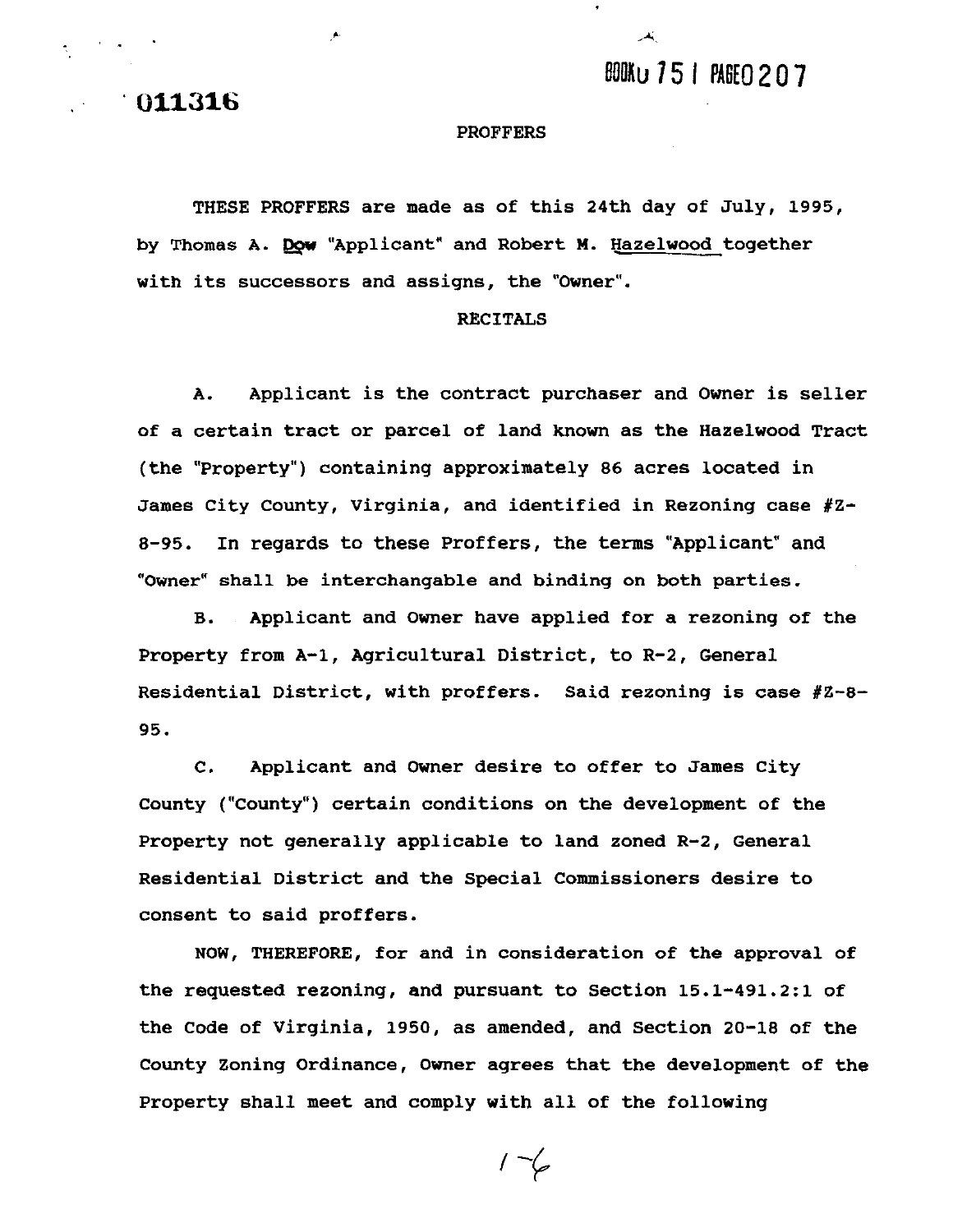**conditions in developing the Property. If the requested rezoning is not granted by the County, these Proffers shall be null and void.** 

#### **CONDITIONS**

. . **1.** 1. **Prior to any final subdivision plan approval of the Property, the Owner of the Property shall construct, or have constructed, to Virginia**  Department of Transportation ("VDOT")required standards, right **and/or left turn lane(s) from Old Stage Road to the Property and a right turn lane from the Property onto Old Stage Road provided such turn lanes are determined to be necessary by VDOT. The turn**  lanes shall be constructed on or before the time they are<br> **2.** Sewer and Water Connections. The Owner proffers **required by VDOT.** 

**that he shall be responsible to design and build the public sewer and public water lines to the Property such that each home in the subdivision shall have sufficient utilities to meet peak demand. Adequate domestic and fire flows shall be required and provided by the owner.** 

**3. The Owner, his successors and/or assigns shall cause to be built the following recreational facilities:** 

**A) Basketball court 84' x 50' with poles and baskets. The court shall be constructed of concrete or asphalt and shall include striping and poles. The basketball court shall be constructed prior to final approval being granted to the 90th lot within the subdivision.** 

 $2 - 6$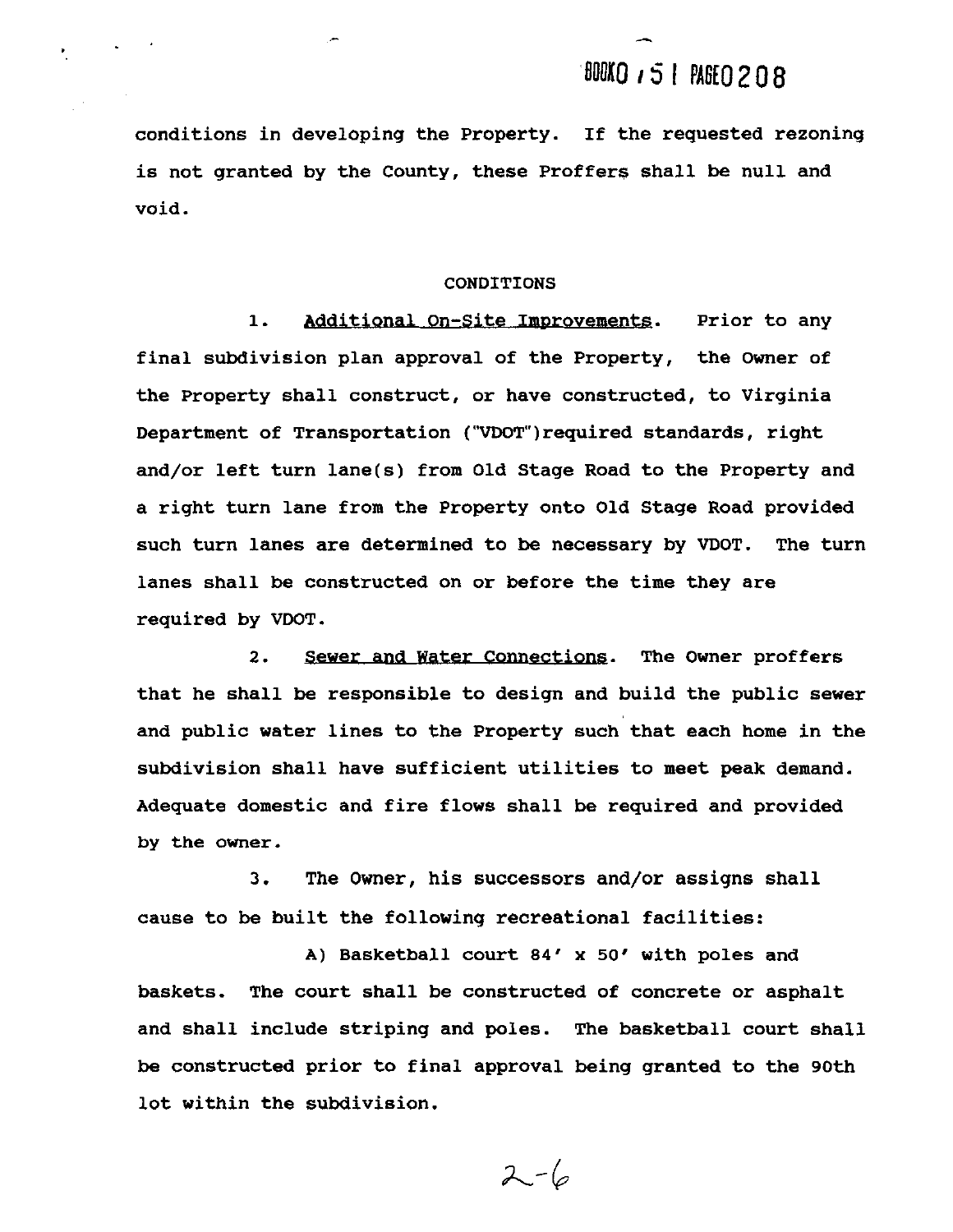## **BOOKO 75 | PAGEO 209**

**8) Hiking** - **Jogging trail, a trail 5'** - **6' wide of soft surface such as rock, gravel, sand or wood chips shall be provided generally around the perimeter of the Property. Appropriate stream crossings shall be placed wherever necessary. The intent of this trail is to provide a natural trail through the woodland areas, disturbing the natural setting only as absolutely necessary. If said construction causes areas of erosion, the addition of appropriate erosion control shall be required. The trail shall be shown on the subdivision plans.** 

C) Children's playground not less than 1.5 acres, **complete with equipment shall be built by the Owner but shall be maintained by the Homeowners Association. The playground shall be constucted prior to final approval being granted for the 60th lot within the subdivision. The playground shall include, but not be limited to, one swing set, one see-saw and one set of monkey bars.** 

**4. No home shall be constructed closer than 200' to the existing Interstate 64 right-of-way or the proposed Stonehouse Interchange right-of-way. These setbacks shall be shown on the subdivision plan for the Property.** 

**5. Only one entrance shall be provided to and from Old**  Stage Road unless otherwise required by VDOT.

**6. The "Archaeological Condition Policy", (Exhibit A) which is attached to and made a part of these Proffers, shall be adhered to by Owner prior to development.** 

 $3 - 6$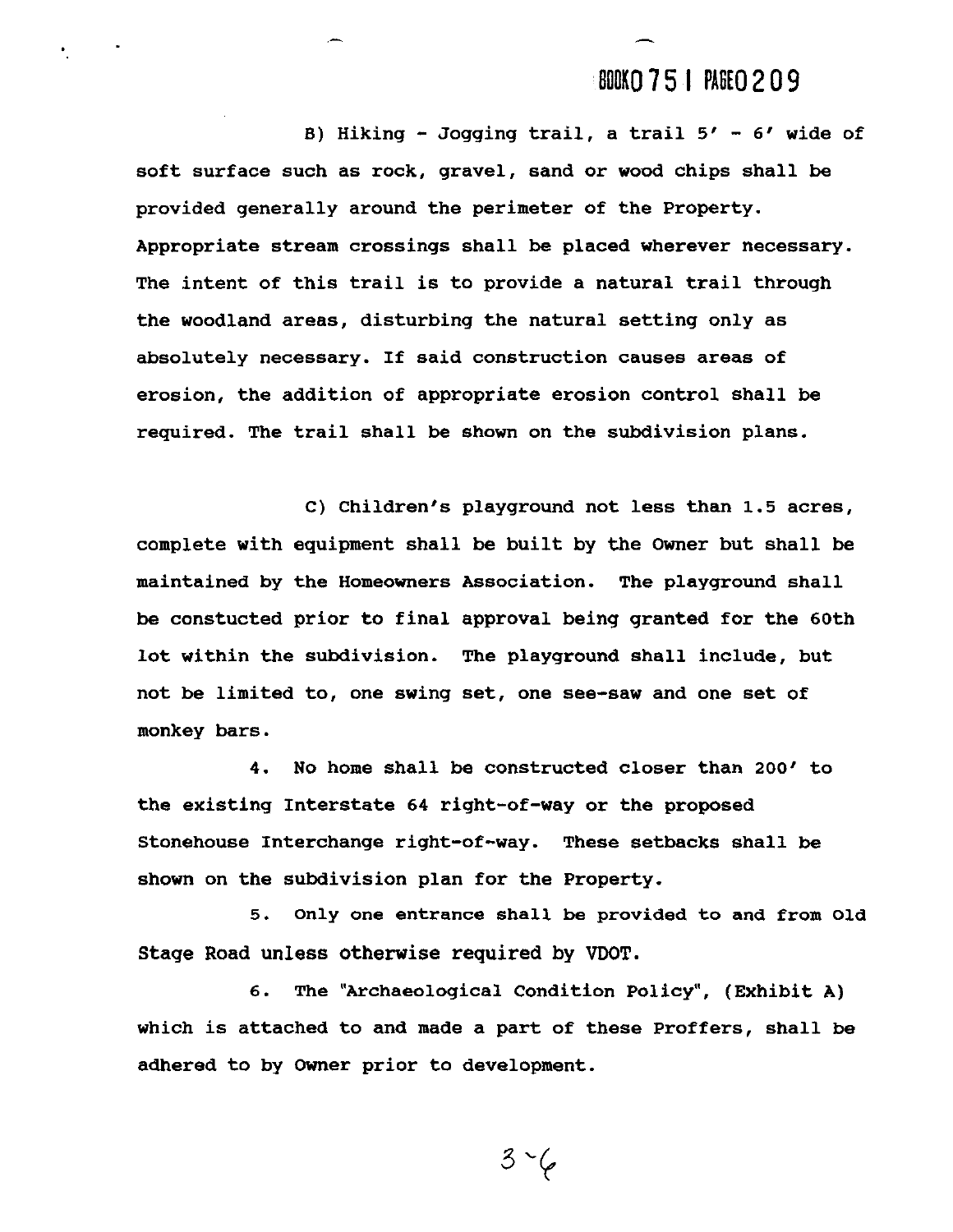BOOKU 751 PAGEO 210

The undersigned consent to the foregoing proffers.

Thomas A. Dow, Applicant

med t

Robert M. Hazelwood, Jr., Owner

STATE OF VIRGINIA,

City of Newport News, to-wit:

The foregoing instrument was acknowledged before me on this \ THL ugus 1996, by Thomas A. Dow as applicant.

 $\Delta$ 

Notary Public

My Commissions expires: 12316

STATE OF VIRGINIA, County of James City<br>City of Newport News, to-wit:

The foregoing instrument was acknowledged before me on this  $\Box$  $+n$ 

 $day$  of  $August$ , 1995, by Robert M. Hazelwood, Jr., as owner.

Vlugan

**Samuun** 

Annuu

Notary Public

My Commission expires:  $\lfloor \rho \rfloor 30 \rfloor 46$ 

 $4 - 6$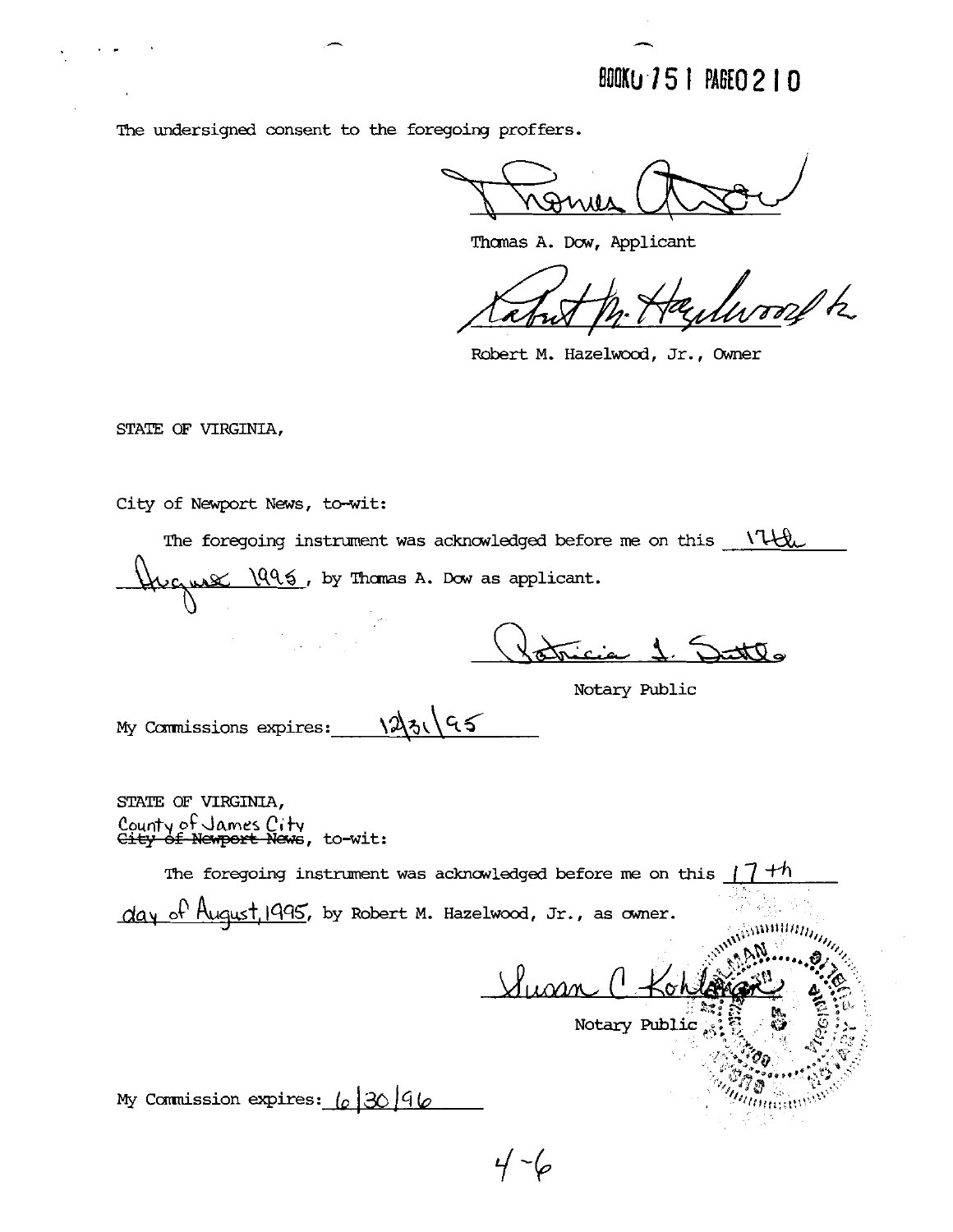### **BOOKO 751 PAGEO 211**

EXHIBIT "A"

### Archaeological Condition Policy

12/21/92

It is the goal of the Development Management Department to identify and protect significant archaeological sites in the County. To achieve this goal a condition has been developed and staff will recommend it be added to all special use permit cases and rezonings where it uppears significant archaeological potential exists.

A Phase I Archaeological Study for the entire site shall be submitted to the Director of Planning for his review and approval prior to land disturbance. A treatment plan shall be submitted to and approved by the Director of Planning for all sites in the Phase I study, that are recommended for a Phase II evaluation and/or identified as being eligible for inclusion on the National Register of Historic Places. If a Phase II study is undertaken such a study shall be approved by the Director of Planning and a creatment plan for said sites shall be submitted to and approved by the Director of Planning for sites that are determined to be eligible for inclusion on the National Register of Historic Places and/or those sites that require a Phase III study. If, in the Phase II study, a site is determined eligible for nomination to the National Register of Historic Places and said site is to be preserved in place. the treatment plan shall include nomination of the site to the National Register of Historic Places. If a Phase III study is undertaken for said sites, such studies shall be approved by the Director of Planning prior to land disturbance within the study area. All Phase I, Phase II and Phase III studies shall meet the Virginia Department of Historic Resource's Guidelines for Preparing Archaeological Resource Management Reports and the Secretary of the Interior's Standard and Guidelines for Archaeological Documentation, as applicable. and shall be conducted under the supervision of a qualified archaeologist who meets the qualifications set forth in the Secretary of the Interior's Professional Qualification S**ran**dards All approved treatment plans shall be incorporated into the plan of development for the site, and the clearing, grading or construction activities thereon.

The purpose of this policy is to explain how the condition is to be interpreted. The following procedures and guidelines will be followed:

 $\mathbf{1}$ A Phase I Archaeological Study for the entire site shall be submitted to the Director of Planning for his review and approval prior to land disturbance. Since the County lacks the expertise to review such documents, the County will send the studies to the Virginia Division of Historic Resources (VDHR) for review. VDHR's responsibility is to determine if the study meets the Virginia Department of Historic Resource's Guidelines for Preparing Archaeological Resource Management Reports and the Secretary of the Interior's Standards and Guidelines for Archaeological Documentation. as applicable, and has been conducted under the supervision of a qualified archaeologist who meets the qualifications set forth in the Secretary of the Interior's Professional Qualification Standards. This is the preferred option for review of these studies.

The developer may request staff to hire an independent archaeologist to review the The Director of Planning shall select the independent archaeologist. study. The developer will pay the full costs of this review. It would be the independent archaeologist's responsibility to determine if the study meets the Virginia Department of Historic Resource's Guidelines for Preparing Archaeological Resource Management

 $5-h$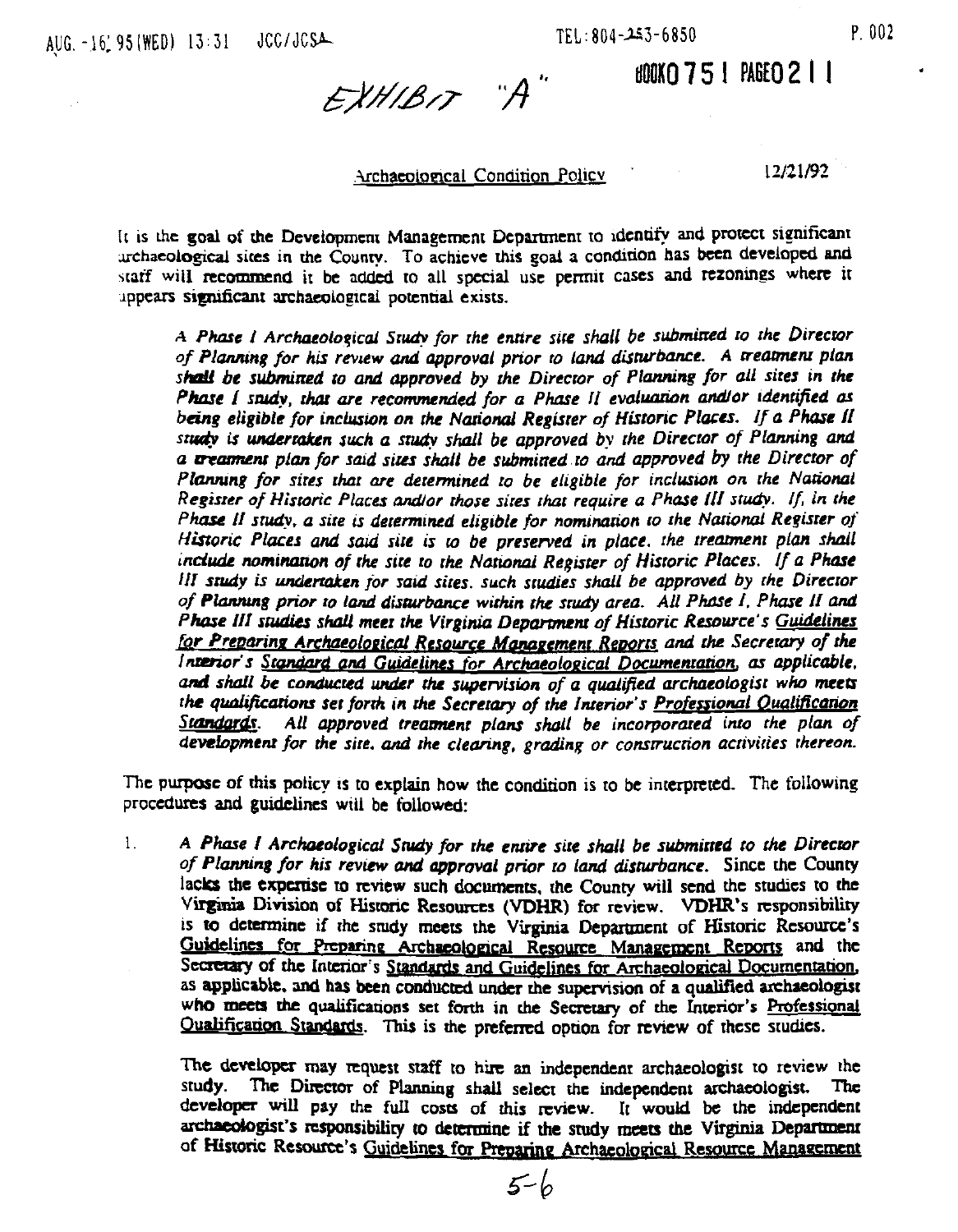### BOON # 75 | PAGEO 2 | 2

.<br>.<br>.<br>. Reports and the Secretary of the Interior's Standards and **Cuudelines for Archaeological** Documentation, as applicable, and has been conducted under the supervision of a qualified archaeologist who meets the qualifications set forth in the Secretary of the Interior's Professional Qualification Standards. The developer will take full risk in this matter. **I1** at some point in the future the developer **needs** to **p** before the **VDHR.**  and comments are made regarding previous studies, it will be the County's position that all VDHR issues need to be resolved. The County's archaeologist will not participate **in** this **process.** 

- 1. *A treatment plan shall be submitted to and approved by the Director of Planning for all sires in* **the Phase** *I study,* **rhar** *are recommended for a Pkc I1 cvduarion ador identified as being eligible for inclusion on the National Register of Historic Places.* The treatment plan shall list treatment measures for each of the sites meeting the criteria listed in the condition and shall include, at a minimum, the extent of impact to the area, a description of the probable boundaries and recommendations for treatment of the **arca** These plans shall **be** reviewed by staff who **may,** if necessary, consult with **VDHR**. The developer may request review by an independent archaeologist subject to the provisions of Guideline #1. Once identified concerns have been addressed, staff (not VDHR) will approve the study. At this time acceptable treatment measures can include the preparation of a Phase **II** study or preservation of the site in siru. Site in siru can include leaving the site completely undisturbed and/or preserving the site in a manner acceptable to the Director of Planning.
- 3. **If a Phase II study is undertaken such a study shall be approved by the Planning** *Director and a treament plan for faid sires* **shall** *be submirred* **w** *and approved by the*  Director of Planning for sites that are determined to be eligible for inclusion on the National Register of Historic Places and/or those sites that require a Phase III study. The study will be **reviewed is** outlined in Guideline #I.

The treatment plan shall list treatment measures for each of the sites meeting the criteria listed in the condition. If there is a question as to whether or not sites are **impacted** by **dewlopment. sraff will** examine **these** sites and **dctcnnine** if a **mtmmf**  plan is necessary. These plans shall be reviewed by staff who may, if necessary, consult with VDHR. The developer may request review by an independent archaeologist subject to the provisions of Guideline #1. Once identified concerns have **bccn addmsed. xff** (not **VDHR)** will **approve** the study. At **rhis time** accepthie uearmult measures can include **the preparation** of a **Phase III study** or pnsenradon **of**  the site in situ. Site in situ can include leaving the site completely undisturbed and/or pnzervation **of** Lhe sire in a *roaamr* **afccprable ro the Ditor of Planning.** 

- **3.** If, in the Phase II study, a site is determined eligible for nomination to the National *Register of* **Hbroric** *Places and* **said** *sire* **t3** *ro be preservcd* **in** *place, rhc rreaunetu plan*  shall include nomination of the site to the National Register of Historic Places. The developer shall pursue the nomination of eligible sites. However, submission of the application **10** initiare **this** process will fully satisfy the condition.
- 5. If a Phase III study is undertaken for said sites, such studies shall be approved by the *Direcror of Planning prior ro land &Nrbonce* **within** *rhc snrdy arca.* The study **hviU k miewcd as** oudined in Guideline #l.
- **6.** All approved treatment plans shall be incorporated into the plan of development for **rhe** *sire,* **and** *rhc clearing, grading or* **comrion** *mliviucs rkreon.*

 $6 - 6$ 

**VEGINIA: City of Williamsburg and County of James City, to Witt:** In the Clerk's Office of the Circuit Court of the City of Williamsburg and County of James City the  $\frac{\partial^2 3}{\partial x^2}$  of  $\frac{\partial u}{\partial y}$ , 1991. This  $\frac{\partial u}{\partial z}$ was presented with certificate annexed and<br>itted to record at 12:33 o'clock<br>Teste: Heleneys, Ward, Clerk<br>by **Hullall Stilland** admitted to record at /2:3.3 o'clock **KY Clerk**